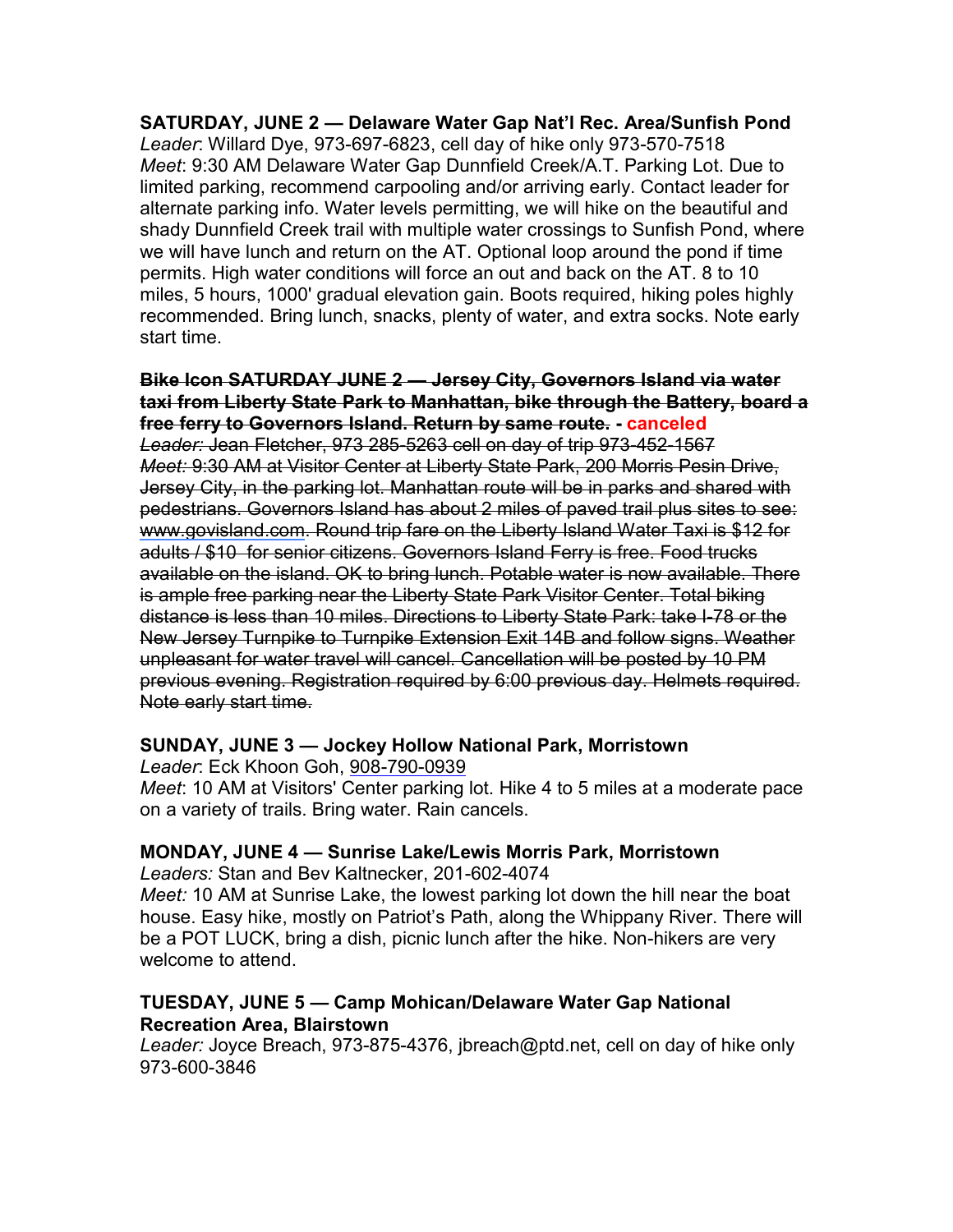Meet: 10 AM at Camp Mohican parking lot in the DWGNR. This 7-mile relatively flat hike will be done at a moderate pace, hiking on the Copper Mine Trail, Kaiser Trail and the AT. Great views!

#### WEDNESDAY, JUNE 6 — Chimney Rock Park, Martinsville

Leader: Lynda Goldschein, 908-757-7058, cell day of hike only 908-347-5012 Meet: 10 AM at back of large parking lot. Chimney Rock Park is on Chimney Rock Rd. between Washington Valley Road and Rt. 22. Total distance is 5-mile hike and includes part of Washington Valley Park with an out at 4 mile. Hiking boots and poles recommended.

#### THURSDAY, JUNE 7 — Bearfort Mountain/Abram S. Hewitt State Forest, **Hewitt**

Leader: Dianne Jones, cell 973-224-3967

Meet: 9:30 AM at the old A&P parking lot in West Milford. We will hike the Jeremy Glick Trail up and down as the lollipop stick, and the Ernst Walter, AT, and State Line Trails as the lollipop. This 8+ mile, moderately strenuous hike, will be performed at a moderate pace. Hopefully, we will see mountain laurel in bloom. A late-ish lunch will offer a gorgeous view over Greenwood Lake. If conditions are wet, this trail can be muddy and will have stream crossings. Note early start time.

#### ALT. THURSDAY, JUNE 7 — Stokes State Forest, Branchville – change to location

Leader: Ken Saloway, cell 973-885-6461, ksaloway@optonline.net Co-Leaders: Chuck Pollack and Bill Montick

Meet: 10 AM at the Kittle Field parking lot (see TSR directions to meeting locations Stokes State Forest #4). NOTE: Stokes State Forest requires a NJ State Park Service Senior Citizen Pass or payment of a per car entrance fee. Seniors can obtain a non-expiring Senior Citizen Pass at the Park Office on Coursen Road near Route 206. This is an easy to moderate, enjoyable loop hike covering 6 miles. We will hike on the Blue Mountain, Tinsley, Swenson and Stoney Brook Trails. Hiking boots recommended. Bring lunch and water. You MUST REGISTER with the leader by not later than midday the day before the hike.

#### Canoe Icon FRIDAY, JUNE 8 — Merrill Creek Reservoir, Washington – change to date

Leader: Elenore Hendershot, elenoreh@gmail.com, 908-672-0998 Meet: 10 AM at Boat Launch, Merrill Creek Reservoir, 1 Merrill Creek Rd,

Washington, NJ 07882 (GPS 40.7388, -75.0907) An easy paddle around a nice

reservoir above the Delaware River. Perhaps we may see the Eagle again. Directions: From I-78 West Exit 4: Turn right at the end of the ramp on to S. Main St. and drive north 1.8 mi. to the center of Stewartville. At the blinking light, turn right on Washington St. (becomes Stewartville Rd.) and go 2.7 mi. to Rt. 57 in New Village. Cross Rt. 57 diagonally, turning left onto Montana Rd. which goes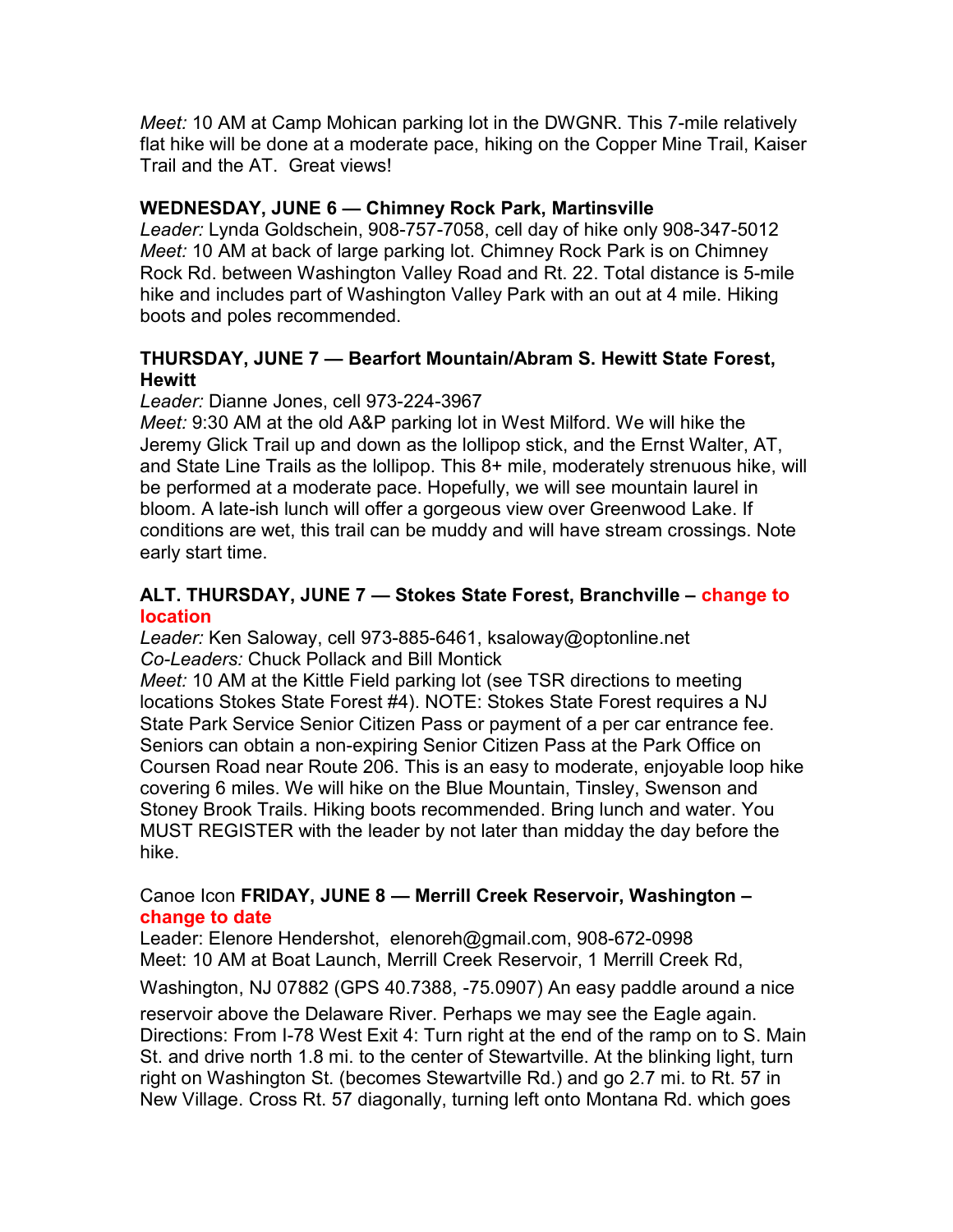uphill for 2 mi. Left on Richline Rd. and drive 0.3 mi, turning left again, onto Merrill Creek Rd. Follow signs to the Boat Launch. See Canoeing General Instructions. You MUST REGISTER with the leader the day before the event. A PERSONAL FLOTATION DEVICE MUST BE WORN.

#### SATURDAY, JUNE 9 — Cooper Mill, Chester

Leaders: Bijoy Mechery, bmechery@msn.com, cell 908-487-8482 and Charlie Stepnowski, 862-200-3956

Meet: 9:30 AM at parking lot. Hike is about 6+ miles, 3+ hours at brisk pace. Not recommended for beginners. Leader's choice of trails. Note early start.

#### SUNDAY, JUNE 10 — Voorhees State Park, Glen Gardner

Leader: Jay Dibble 908-289-8813, cell day of hike only 908-209-2936 Meet: 10 AM at the first parking area past the park office on the right. Hike 4 to 5 miles at a moderate pace over both flat and hilly terrain. Directions: I-78 West to exit 17. Go north on Rt. 31. Just before the second traffic light, turn north on Rt. 513. Go approx. 5 miles to the Park entrance on the left. Watch signs carefully, as 513 makes a few sharp turns. Alt Directions: At the junction of Rts.206 and 513 in Chester, take Rt.513 south for approx.15 miles to the Park entrance on the right.

#### MONDAY, JUNE 11 — Randolph Trails Loop, Randolph

Leader: Bill Reynolds, 973-361-5527, day of hike: 201-874-8758 Meet: 10 AM at Freedom Park, Millbrook Ave. Hope you can be there ready at 9:45 AM for a 2.9 mile loop trail that features a great forest setting. It will take us 1.5 hours or less. The trail is good for all skill levels and primarily used for hiking, walking, trail running, and nature trips. Elevation gain: 269 ft

#### TUESDAY, JUNE 12 — Reeves Meadow Visitor Center/Harriman State Park, NY

Leader: Louis Thompson, 732-577-9413, cell day of hike only 732-239-1012 Meet: 10 AM at the Reeves Meadow visitor center on Seven Lakes Drive. The hike will be a moderately strenuous 6- to 7-miles on the Pine Meadow, Kakiat, and Raccoon Brook trails. Hiking boots required. Bring lunch, and plenty of fluids. Steady rain cancels.

#### WEDNESDAY, JUNE 13 — Cheesequake State Park, Matawan

Leader: Alan Marks, 732-254-7691, cell day of hike only 908-202-8757 Meet: 10 AM at the parking lot by the White Trailhead. As you enter the park, drive to the end of the road and make a right. Go a short distance to the parking lot on the right. The White Trail is about 2.5 miles, moderately difficult with ups and downs. Pass through forests and wetlands and along fields. Free NJ Senior pass is available at the ranger station at the entrance. Otherwise, a fee is charged.

### THURSDAY, JUNE 14 — Ramapo Mountain State Forest, Oakland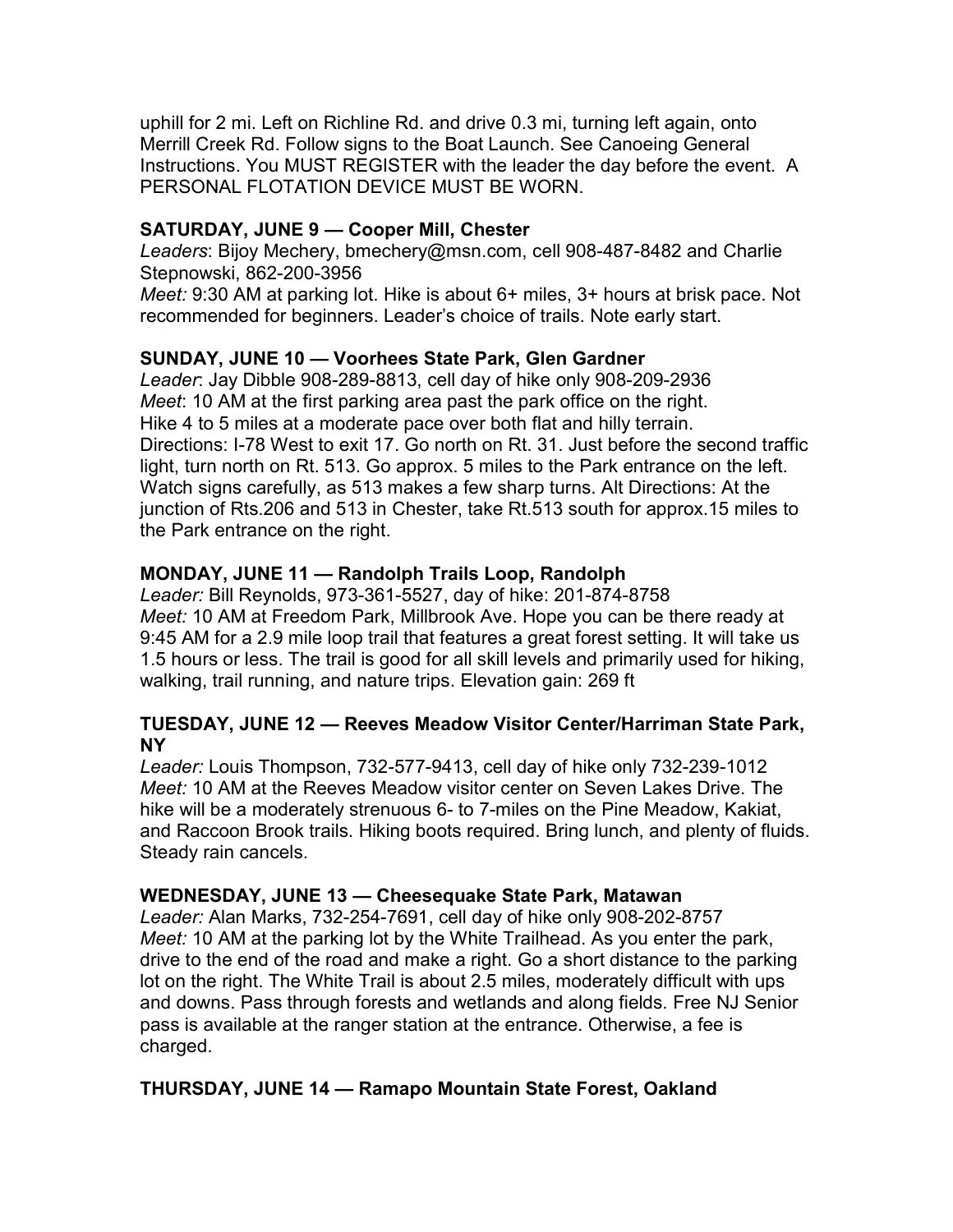Leader: Mike Handelsman, 718-884-2869, hikermike7@msn.com Meet: 10 AM at the upper lot on Skyline Drive. We will hike 8 to 9 miles in this scenic and hilly area. The hike starts with the Schuber Trail, with lunch likely at the east-looking ridge view where the yellow trail joins. A rest stop at Matapan Rock gives us a west-looking view on the return. The pace will be moderate to brisk.

## ALT. THURSDAY, JUNE 14 — Crater Lake, Delaware Water Gap NRA

Leaders: Stan and Bev Kaltnecker 201-602-4074

Meet: 10 AM at the gravel parking lot at the END of the paved section of Blue Mountain Lake Road. Follow TSR directions to meeting places DWG NRA #5 to Millbrook Village. At Millbrook turn right on Old Mine Rd. and go 1.5 miles to Blue Mountain Lake Rd. and Crater Lake. Stay on that road for 2.5 miles to the end of paved road and park. Hike will be about 6 miles at a moderate social pace. Facilities are available at Blue Mountain Lake parking lot at about 1.5 miles on Blue Mountain Lake Rd. There are no facilities at the start of the AT. We will take the AT to the Hemlock Pond trail. The AT has reaches of rocks, and poles would be helpful. There is also a short rock climb on the AT, but there are hand holes and foot holes to help. When we reach Hemlock Pond Trail, we will go down to Hemlock Pond for a brief time and return back up to the AT. Hemlock Pond is about a 10% grade for .5 mile each way. Once back to the AT, we will take a trail down to Crater Lake picnic and swim area for our lunch. There are bathroom facilities available. The return route is leaders' choice. It will either be along a gravel road with many viewpoints or continue on a trail around the Crater Lake until it meets the AT where we will backtrack to the cars. Bring lunch, water and sturdy hiking boots. Rain will cancel the hike. You MUST REGISTER with the leader the day before the hike.

#### SATURDAY, JUNE 16 — Sussex Branch Trail, Stanhope - canceled Leader: Leslie McGlynn, 973-668-6512, mcgly66@gmail.com

Meet: 10 AM at the Sussex Branch trail parking on Waterloo Road. See club directions for North Allamuchy. Easy paced walk about a total of 4 miles to Cranberrry Lake and back to parking lot. Trail is flat, but dirt and some sections are rocky and wet. We will take a break at Cranberry Lake, so snacks/lunch is a good idea and don't forget your water.

### SATURDAY, JUNE 16 — Hewitt State Forest, Hewitt - rescheduled from May 19

Leader: Jay Dibble 908-289-8813, cell day of hike only 908-209-2936 Meet: 10 AM at the large A&P parking lot (see website for TSR club directions). 8-mile loop at a brisk pace. Our destination is Prospect Rock with its spectacular overlook of Greenwood Lake. We'll use the Bearfort Ridge, Ernest Walter and Appalachian Trails to get there. We'll take easier trails back. This is an arduous hike in distance, pace, and elevation gain(over 1,000 ft.). Not for beginners or stragglers. Bring lunch and plenty of water.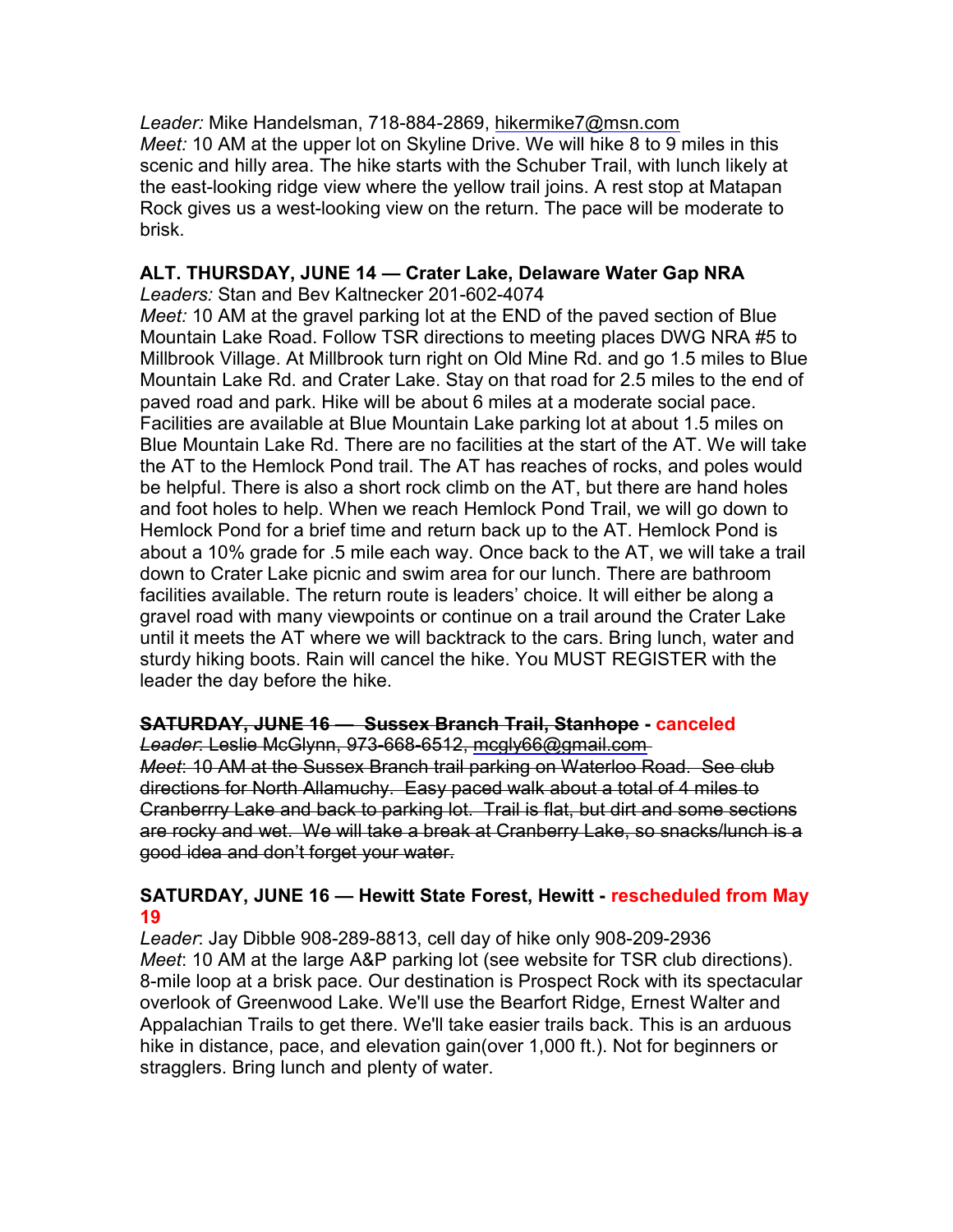#### SATURDAY, JUNE 16 — Langdon Palmer Fishing Area/Schooley's Mountain, Long Valley – added hike canceled

Leader: Meg Fernandez, 908-221-1924, 908-612-9527 cell day of hike, megfernandez@msn.com

Meet: 10 AM Langdon Palmer Fishing Area Parking Lot. Leader will be scouting the route for the ALT. THURSDAY, JUNE 28 hike. Refer to that hike on the TSR calendar for directions and hike description. This hike will be approximately 4 miles. We will hike at a moderate social pace. Some rock scrambling on the way back down the mountain along beautiful Electric Brook, but we will take it slowly. We should be back to the cars by 12:30. Please note that it is unknown at this time whether or not a port-o-john has been placed at the parking area. Plan accordingly. Facilities are available mid-way through the hike. Hiking boots are required. Poles recommended. Bring a snack and water.

# SUNDAY, JUNE 17

No hike is scheduled as of this printing. Leaders wishing to lead a hike are encouraged to post a hike on YahooGroups three days prior to this date. Send the listing to Tristateramblers@Yahoogroups.Com. TriState Rambler sign-in sheets can be obtained from our website.

#### Bike Icon SUNDAY JUNE 17 — Liberty State Park to Weehawken Bicycle Ride

Leader: Ed Leibowitz, 201-332-1709, eleibow@verizon.net, cell only after 9:30 AM on day of ride 201-850-9649

Meet: 10 AM at Liberty State Park, (Exit 14B - NJTPKE Newark Bay Extension) at 3rd Parking lot nearest the information center. Ride from Liberty State Park through Jersey City, Hoboken, and Weehawken, taking in the beautiful views along the Hudson River along with a brief stop at the Liberty National Golf Course. Distance approx. 25 miles. Lunch will be at the Weehawken Ferry Terminal. Must register on or before 5 PM on June 16th. Helmet required. Bring lunch and water. Rain cancels.

#### MONDAY, JUNE 18 — Hilltop Reservation/West Entrance, N. Caldwell Leader: Louise White, 973-856-3327 - canceled

Meet: 10 AM at big parking lot behind the ball field for a nice walk on a variety of trails. Bring binoculars. Direction: From Bloomfield Ave, in Caldwell, take Mountain Ave, north to Courtier Lane. Turn east (right) and drive to parking lot.

# TUESDAY, JUNE 19 — Hartshorne Woods/Atlantic Highlands

Leader: Louis Thompson, 732-577-9413, cell day of hike only 732-239-1012 Meet: 10 AM at the Rocky Point parking area. Directions as in the TSR website. This will be a 5- to 6-mile hike at a moderate pace, on the Rocky Point, and Grand Tour trails where hopefully the mountain laurel will still be in bloom. We will also pass by an historic gun battery and the Navesink River. Hiking boots required. Bring lunch and lots of water. Steady rain cancels.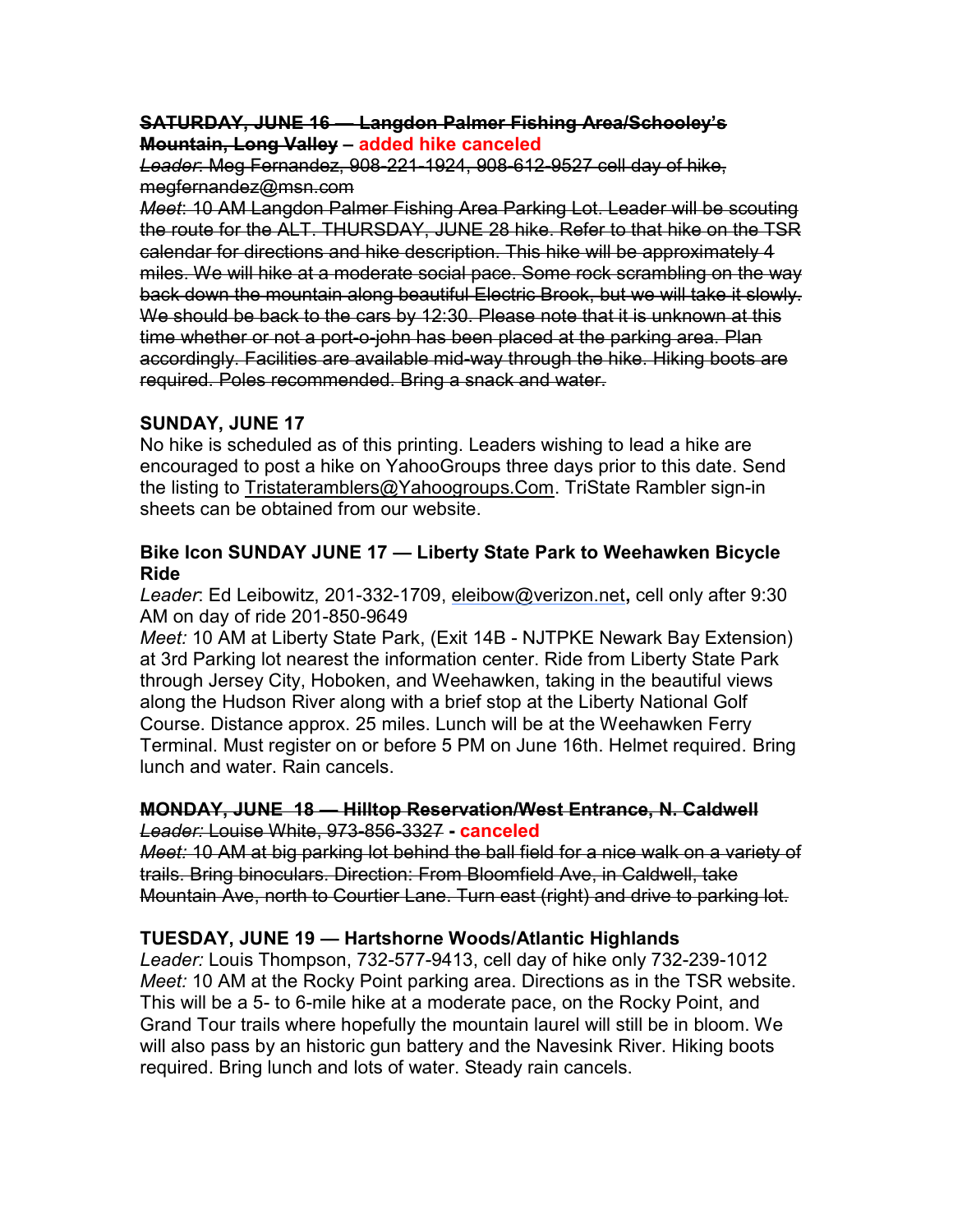## WEDNESDAY, JUNE 20 — Jockey Hollow National Park, Morristown

Leader: Meg Fernandez, cell 908-612-9527, megfernandez@msn.com Meet: 10 AM at Visitors Center parking lot. Hike 2 hours on various trails at a social pace. Bring water.

#### THURSDAY, JUNE 21 — Johnsontown Circle, Harriman State Park, NY Leader: Bob Bieri, 201-664-3813 - canceled

Meet: 10 AM at Johnsontown Circle in Harriman State Park. This moderately paced hike will be approx. 7 miles long and will include hiking on the Blue Disk, RD, and TMI Trails with a stop at Claudius Smith Rock. We will hike on an unmarked woods road which will minimize our time on the White Bar Trail.

#### THURSDAY, JUNE 21 — Reeves Meadow Visitor Center/Harriman State Park, NY – added hike

Leader: Sheree Bennett, 973-857-0543, Cell morning of hike only, 973-932-9466 Shereestarrett@yahoo.com.

Meet: 9:30 AM at the Reeves Meadow Visitor Center on Seven Lakes Drive. This moderately paced hike will be approximately 6- to 7- miles long. Note early start. Please Pre-register with leader by e-mail or phone. Rain will cancel hike

#### ALT. THURSDAY, JUNE 21 — Mahlon Dickerson Reservation, Jefferson – change to location

Leader: Ken Saloway, cell 973-885-6461, ksaloway@optonline.net Co-Leaders: Chuck Pollack and Bill Montick

Meet: 10 AM at Saffin Pond parking area. This is a hike of the northern Mahlon Dickerson Reservation trails at a distance of 6.5 miles. It is a picturesque hike with rolling hills and streams. These trails are seldom included in other TriState Rambler hikes. We will walk north on the Ogden Mine Railroad Trail until we arrive at its northern terminus, where we will switch to the Orange Trail and then the White Trail. The Purple Trail will take us to the overlook for Jefferson High School and the Jefferson Middle School. We will continue on to the White Trail and connect with the Highlands Trail, which will take us to the baseball field and the covered pavilion area for lunch. After lunch, we will continue south on the Highlands Trail to meet up with the Yellow Trail, which will take us back to Saffin Pond and our cars. You MUST REGISTER with the leader by not later than midday the day before the hike.

#### Canoe Icon FRIDAY, JUNE 22 — Passaic River/Essex Co. Environmental Center, Roseland

Leaders: Carol Czajkowski and Martin Frahme, 973-539-4084, cell day of paddle only 973-580-9859

Meet: 10 AM at E.C.E.C., 621 Eagle Rock Avenue, Roseland NJ 07068. (GPS

40.8263, -74.3328) Paddle the mighty Passaic River, NJ's longest river. We will

go both upstream and downstream (no shuttling cars). We will eat lunch at the Environmental Center. No boat rental available. Directions: From I-80 and I-280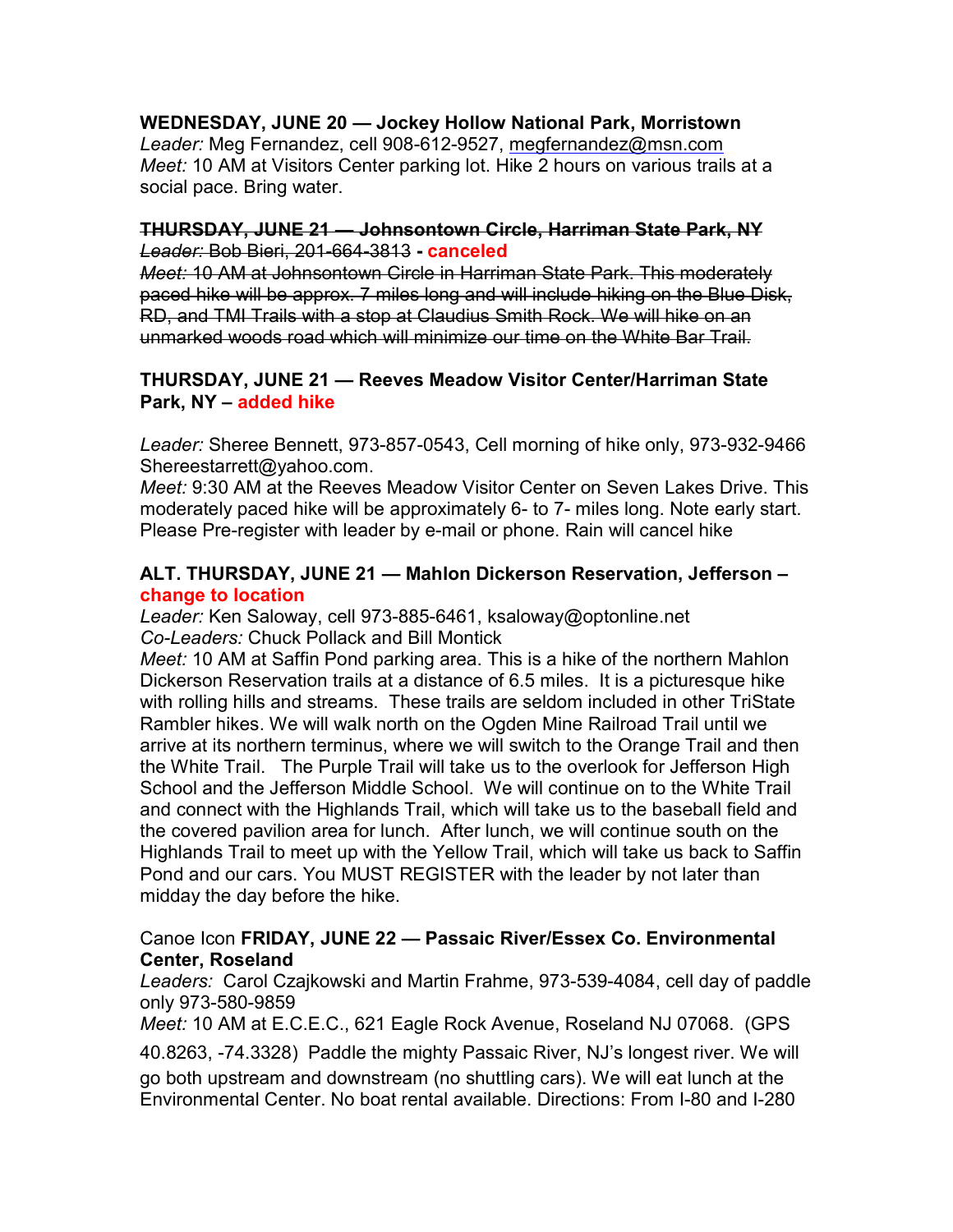intersection, go east on I-280 3 miles to exit 4A, to Eisenhower Parkway south. Drive 0.5 miles to Eagle Rock Ave., turn right, go 0.5 miles to ECEC on left, the second driveway. Bring lunch and water. See Canoeing General Instructions. You MUST REGISTER with the leaders two days before the event. A PERSONAL FLOTATION DEVICE MUST BE WORN.

#### SATURDAY, JUNE 23

No hike is scheduled as of this printing. Leaders wishing to lead a hike are encouraged to post a hike on YahooGroups three days prior to this date. Send the listing to Tristateramblers@Yahoogroups.Com. TriState Rambler sign-in sheets can be obtained from our website.

#### Bike Icon SATURDAY, JUNE 23 — Columbia Trail, High Bridge

Leader: Jean Fletcher, 973-285-5263, cell 973-452-1567 Meet: 9:30 AM at the Columbia Trail parking area in High Bridge. Bike the entire length of the rail trail to Bartley and back, about 30 miles. Ride can be shortened if needed. Hybrid tires or better. Bring lunch and plenty of water. Rain cancels. MUST register with leader via email or phone by 6 PM on June 22nd. Helmets required. Note early start time.

#### SUNDAY, JUNE 24 — Watchung Res. Evening Hike, Mountainside

Leader: Inge Boland. 973-376-6130 or Inge.boland@yahoo.com Meet: 6 PM at Trailside Nature Center parking lot on Coles Ave. Enjoy a 4 mile moderate paced hike in the early evening light on leader's choice of trails, around 2 hours. Easy to moderate terrain. Sturdy hiking shoes required, bug spray recommended. Bring water. Steady rain cancels.

#### MONDAY, JUNE 25 — Hacklebarney State Park, Long Valley (Chester) Leader: Betty Mills, 973-975-5264

Meet: 10 AM at Hacklebarney State Park Parking lot for a nice level walk of about 3 miles. Bring water. See TSR Website for directions.

#### TUESDAY, JUNE 26 – State Line Lookout/Palisades Interstate Park

Leader: Edward Leibowitz, 201-332-1709, eleibow@verizon.net Meet: 10 AM at the State Line Lookout parking area off the Palisades Interstate Parkway. See TSR website for directions. We will hike various trails in the area. Some trails might be difficult. Wear hiking boots. Bring snack and water.

# WEDNESDAY, JUNE 27 — Tulip Springs, So. Mtn. Reservation, W. Orange

Leader: Gail Waimon, 973-467-4761, cell 973-229-7413 Meet: 10 AM at Tulip Springs parking lot. Please arrive 15 minutes prior to hike. We will hike 4+ miles on easy terrain following the Zoo Loop and Turtleback trails. There will be some pavement walking around the Reservoir. Bring water and good footwear.

### THURSDAY, JUNE 28